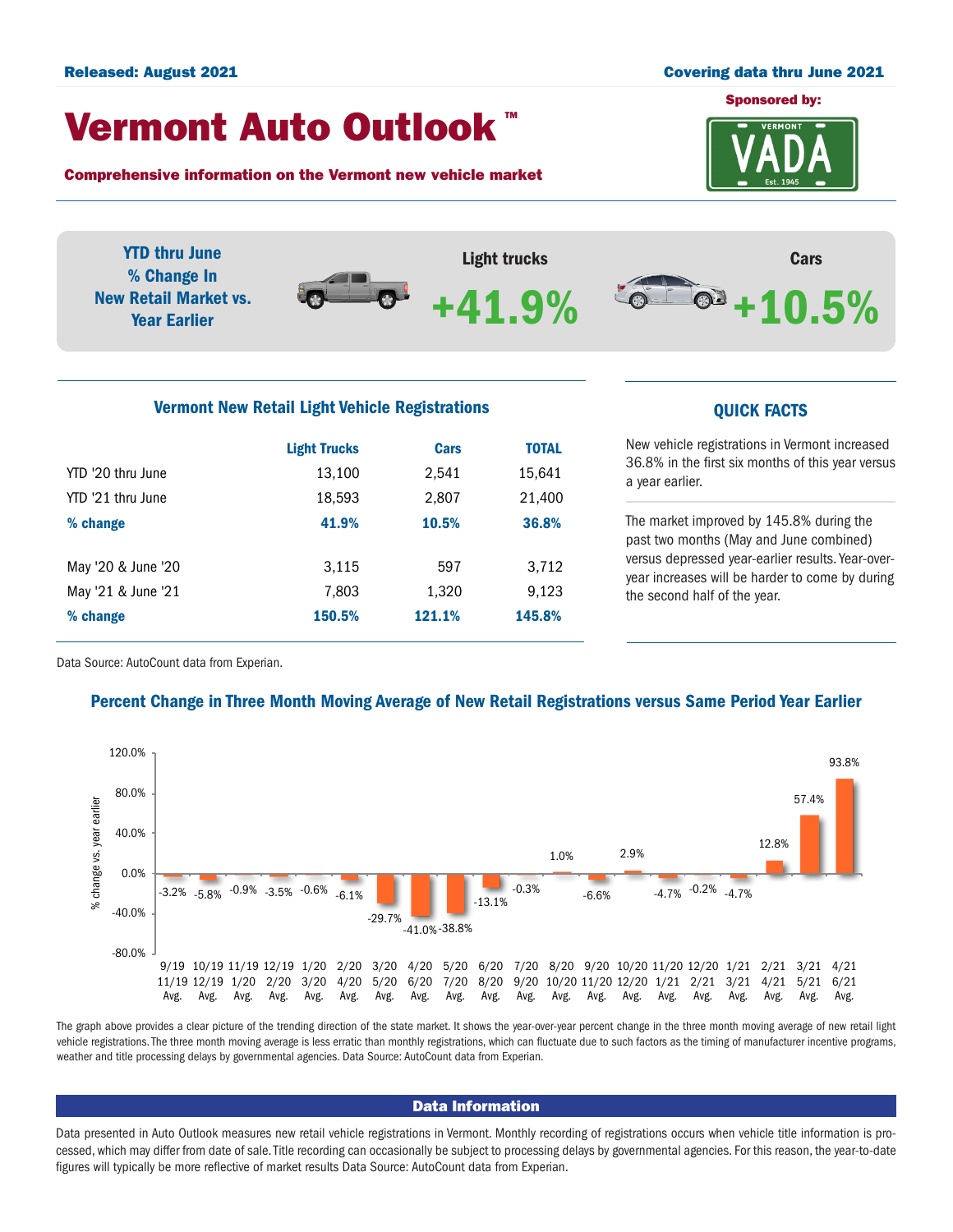### Page 2 Released: August 2021



|                                                                         |                |                         |                |                      | Vermont New Retail Car and Light Truck Registrations |                                |          |         |      |         |
|-------------------------------------------------------------------------|----------------|-------------------------|----------------|----------------------|------------------------------------------------------|--------------------------------|----------|---------|------|---------|
|                                                                         | Number         | May and June Combined   |                | <b>YTD thru June</b> |                                                      | <b>YTD</b><br>Market Share (%) |          |         |      |         |
|                                                                         | of dealers     | 2020                    | 2021           | % chg.               | 2020                                                 | 2021                           | % chg.   | 2020    | 2021 | Chg.    |
| <b>TOTAL</b>                                                            |                | 3,712                   | 9,123          | 145.8%               | 15,641                                               | 21,400                         | 36.8%    |         |      |         |
| Cars                                                                    |                | 597                     | 1,320          | 121.1%               | 2,541                                                | 2,807                          | 10.5%    | 16.2    | 13.1 | $-3.1$  |
| <b>Trucks</b>                                                           |                | 3,115                   | 7,803          | 150.5%               | 13,100                                               | 18,593                         | 41.9%    | 83.8    | 86.9 | $3.1\,$ |
| <b>Domestic Brands</b>                                                  |                | 1,569                   | 3,949          | 151.7%               | 7,072                                                | 9,401                          | 32.9%    | 45.2    | 43.9 | $-1.3$  |
| European Brands                                                         |                | 295                     | 690            | 133.9%               | 1,072                                                | 1,597                          | 49.0%    | 6.9     | 7.5  | 0.6     |
| Japanese Brands                                                         |                | 1,707                   | 4,038          | 136.6%               | 6,891                                                | 9,434                          | 36.9%    | 44.1    | 44.1 | $0.0\,$ |
| Korean Brands                                                           |                | 141                     | 446            | 216.3%               | 606                                                  | 968                            | 59.7%    | 3.9     | 4.5  | 0.6     |
| Acura                                                                   | $\mathbf{1}$   | 22                      | 56             | 154.5%               | 57                                                   | 103                            | 80.7%    | 0.4     | 0.5  | 0.1     |
| Alfa Romeo                                                              |                | $\pmb{0}$               | $\overline{2}$ |                      | 5                                                    | 3                              | $-40.0%$ | 0.0     | 0.0  | 0.0     |
| Audi                                                                    | 2              | 40                      | 112            | 180.0%               | 175                                                  | 302                            | 72.6%    | 1.1     | 1.4  | 0.3     |
| <b>BMW</b>                                                              |                | 12                      | 53             | 341.7%               | 64                                                   | 125                            | 95.3%    | 0.4     | 0.6  | 0.2     |
| <b>Buick</b>                                                            | 9              | 30                      | 140            | 366.7%               | 183                                                  | 271                            | 48.1%    | 1.2     | 1.3  | $0.1\,$ |
| Cadillac                                                                | 5              | 10                      | 32             | 220.0%               | 40                                                   | 84                             | 110.0%   | 0.3     | 0.4  | 0.1     |
| Chevrolet                                                               | 13             | 383                     | 780            | 103.7%               | 1,745                                                | 1,984                          | 13.7%    | 11.2    | 9.3  | $-1.9$  |
| Chrysler                                                                | 10             | 9                       | 35             | 288.9%               | 31                                                   | 77                             | 148.4%   | 0.2     | 0.4  | 0.2     |
| Dodge                                                                   | 9              | 26                      | 54             | 107.7%               | 95                                                   | 109                            | 14.7%    | 0.6     | 0.5  | $-0.1$  |
| <b>FIAT</b>                                                             | 1              | $\mathbf{1}$            | 3              | 200.0%               | $\,6$                                                | 6                              | 0.0%     | $0.0\,$ | 0.0  | 0.0     |
| Ford                                                                    | 16             | 419                     | 1,174          | 180.2%               | 2,119                                                | 2,771                          | 30.8%    | 13.5    | 12.9 | $-0.6$  |
| Genesis                                                                 | 1              | $\overline{2}$          | $\overline{2}$ | 0.0%                 | 4                                                    | 5                              | 25.0%    | 0.0     | 0.0  | $0.0\,$ |
| <b>GMC</b>                                                              | 9              | 236                     | 551            | 133.5%               | 1,009                                                | 1,295                          | 28.3%    | 6.5     | 6.1  | $-0.4$  |
| Honda                                                                   | 4              | 268                     | 818            | 205.2%               | 1,120                                                | 1,703                          | 52.1%    | 7.2     | 8.0  | $0.8\,$ |
| Hyundai                                                                 | 3              | 43                      | 175            | 307.0%               | 209                                                  | 368                            | 76.1%    | 1.3     | 1.7  | 0.4     |
| Infiniti                                                                | 0              | $\pmb{0}$               | 1              |                      | 3                                                    | 6                              | 100.0%   | 0.0     | 0.0  | 0.0     |
| Jaguar                                                                  | $\Omega$       | $\mathbf 0$             | 3              |                      | $\overline{2}$                                       | 5                              | 150.0%   | 0.0     | 0.0  | 0.0     |
| Jeep                                                                    | 9              | 232                     | 617            | 165.9%               | 842                                                  | 1,448                          | 72.0%    | 5.4     | 6.8  | 1.4     |
| Kia                                                                     | 3              | 96                      | 269            | 180.2%               | 393                                                  | 595                            | 51.4%    | 2.5     | 2.8  | 0.3     |
| Land Rover                                                              | 0              | $1\,$                   | 12             | 1100.0%              | $20\,$                                               | 48                             | 140.0%   | 0.1     | 0.2  | $0.1\,$ |
| Lexus                                                                   | 0              | $\overline{\mathbf{c}}$ | 14             | 600.0%               | 17                                                   | 49                             | 188.2%   | 0.1     | 0.2  | 0.1     |
| Lincoln                                                                 | 4              | 6                       | 14             | 133.3%               | 41                                                   | 33                             | $-19.5%$ | 0.3     | 0.2  | $-0.1$  |
| Mazda                                                                   | 2              | 37                      | 149            | 302.7%               | 163                                                  | 341                            | 109.2%   | $1.0$   | 1.6  | 0.6     |
| Mercedes                                                                |                | 15                      | 51             | 240.0%               | 61                                                   | 145                            | 137.7%   | 0.4     | 0.7  | 0.3     |
| MINI                                                                    |                | 4                       | 23             | 475.0%               | 11                                                   | 42                             | 281.8%   | 0.1     | 0.2  | $0.1\,$ |
| Mitsubishi                                                              | 2              | 33                      | 96             | 190.9%               | 176                                                  | 183                            | 4.0%     | 1.1     | 0.9  | $-0.3$  |
| Nissan                                                                  | 5 <sup>1</sup> | 112                     | 281            | 150.9%               | 629                                                  | 671                            | 6.7%     | 4.0     | 3.1  | $-0.9$  |
| Other                                                                   |                | 30                      | 16             | $-46.7%$             | 77                                                   | 25                             | $-67.5%$ | 0.5     | 0.1  | $-0.4$  |
| Porsche                                                                 | $\overline{0}$ | 4                       | 7              | 75.0%                | 10                                                   | 17                             | 70.0%    | 0.1     | 0.1  | 0.0     |
| Ram                                                                     | 6              | 198                     | 509            | 157.1%               | 902                                                  | 1,183                          | 31.2%    | 5.8     | 5.5  | $-0.2$  |
| Subaru                                                                  | 7              | 605                     | 1,144          | 89.1%                | 2,146                                                | 2,618                          | 22.0%    | 13.7    | 12.2 | $-1.5$  |
| Tesla                                                                   | 0              | 19                      | 42             | 121.1%               | 62                                                   | 144                            | 132.3%   | 0.4     | 0.7  | $0.3\,$ |
| Toyota                                                                  |                | 603                     | 1,468          | 143.4%               | 2,525                                                | 3,743                          | 48.2%    | 16.1    | 17.5 | $1.3\,$ |
| Volkswagen                                                              |                | 183                     | 319            | 74.3%                | 565                                                  | 665                            | 17.7%    | 3.6     | 3.1  | $-0.5$  |
| Volvo                                                                   |                | 31                      | 101            | 225.8%               | 134                                                  | 233                            | 73.9%    | 0.9     | 1.1  | 0.2     |
| Top ten brands are shaded grey.<br>Source: AutoCount data from Experian |                |                         |                |                      |                                                      |                                |          |         |      |         |

At Auto Outlook, we strive to provide accurate analyses based upon the data available to us. Auto Outlook can make no representation or warranty with respect to the accuracy or completeness of the data we provide or the projections that we make based upon such data. Auto Outlook expressly disclaims any such warranties, and undue reliance should not be placed on any analysis. Auto Outlook undertakes no obligation to revise any forecasts or analyses, whether as a result of any new data, the occurrence of future events, or otherwise.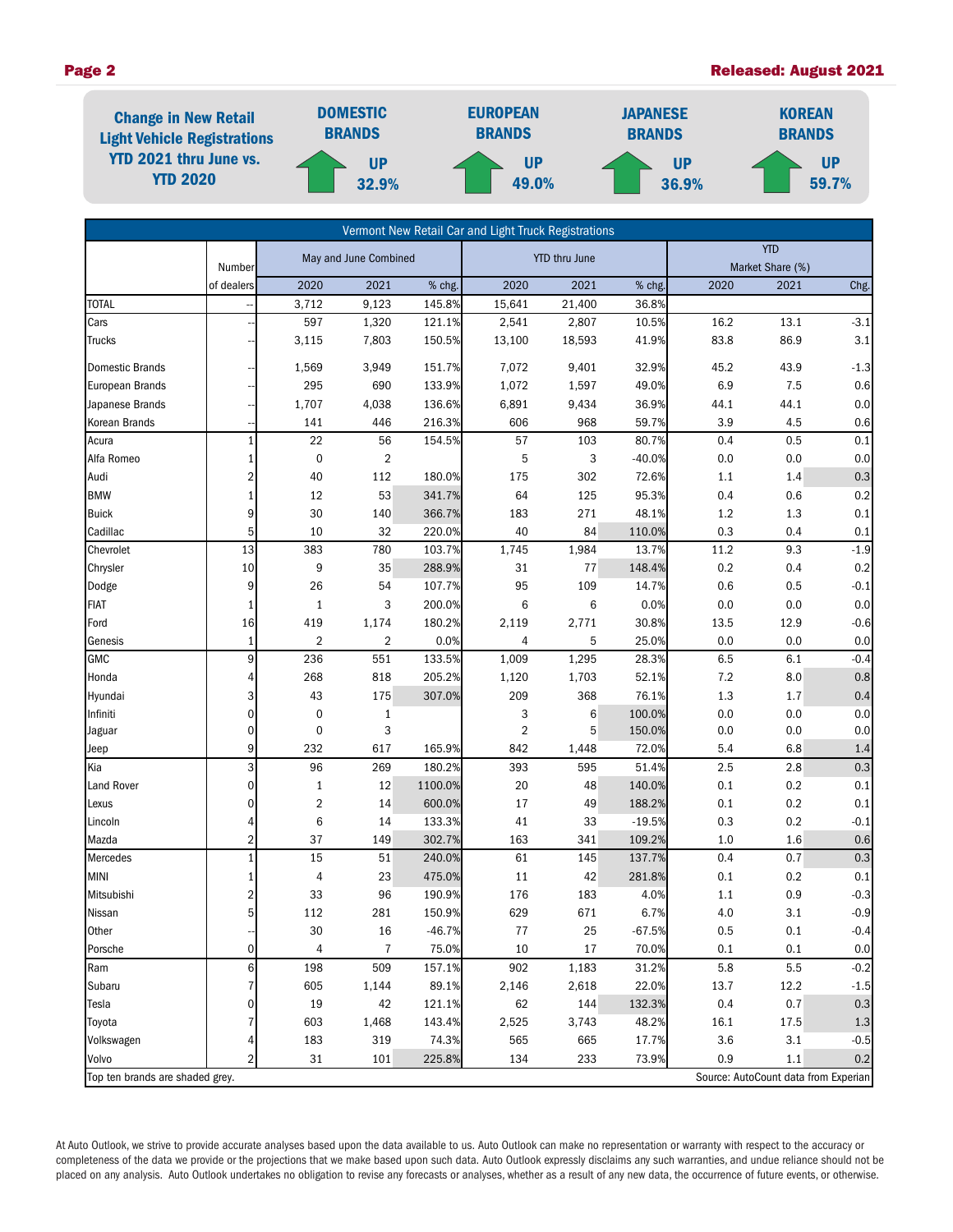



Percent change in registrations



Registrations increased by more than 100% for Lexus, Chrysler, Mercedes, Tesla, Cadillac, and Mazda



Toyota, Ford, Subaru, Chevrolet, and Honda were market share leaders in Vermont

Data Source: AutoCount data from Experian.

Attribution notice: Any material quoted must be attributed to Vermont Auto Outlook, published by Auto Outlook, Inc. on behalf of the Vermont Vehicle and Automotive Distributors Association. Data source must also be shown as "Data Source: AutoCount Data from Experian." Please contact the association with any questions or comments regarding the publication.

# Vermont Market Share YTD 2021 thru June (Top 25 selling brands in state)